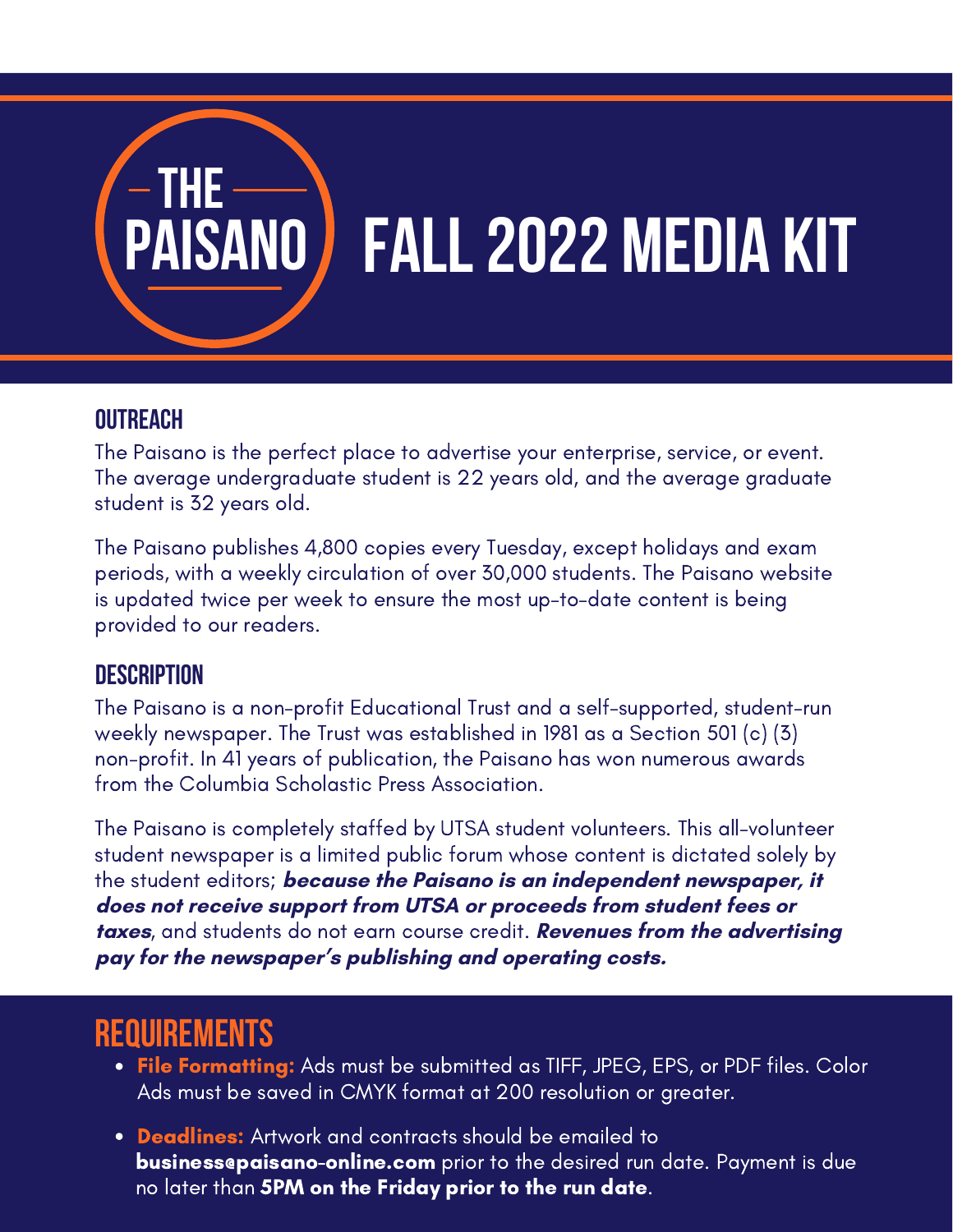## **NEWSPAPER Rates and Sizing**



### **Preprinted Inserts Additionaloptions**

**\$125per 1,000 PLEASE SHIP TO:** 

ATTN: Luis Medellin South Texas PRess

**SpotColor........\$30** (1/4 page or smaller) **INSIDE COVER....\$300 back Page........\$400**

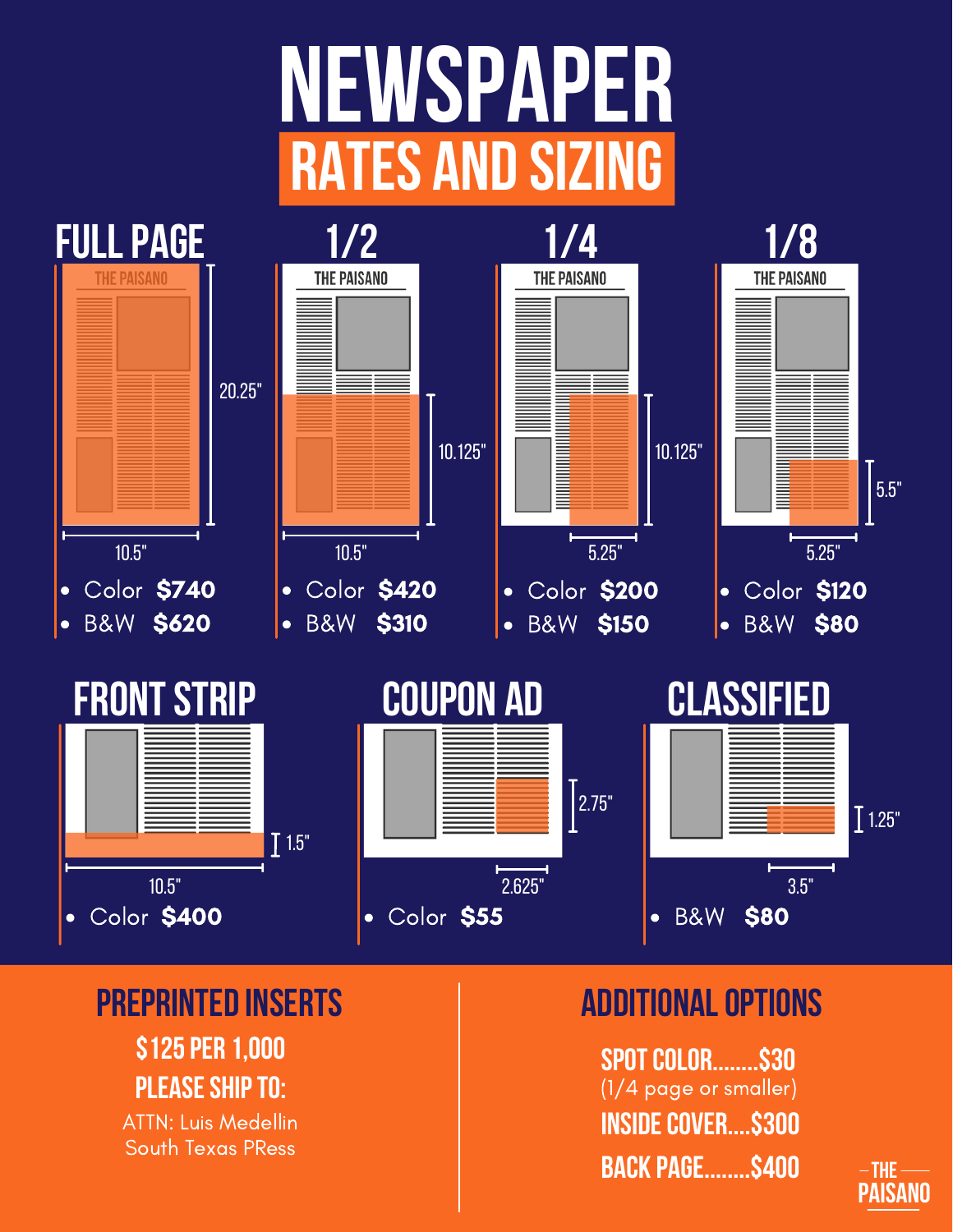# **Magazine Rates and Sizing**



### **PAISANO PLUS**

The Paisano publishes and prints a magazine 2 to 3 times per semester. This Publication offers its readers advice on 'Campus Style', what's happening around San Antonio, and focuses on more serious issues that may affect college students. The past Spring 2022 semester featured "The Munchies" a food magazine, and "A college students guide to San Antonio."



Contact an ad representative for more information on topics and dates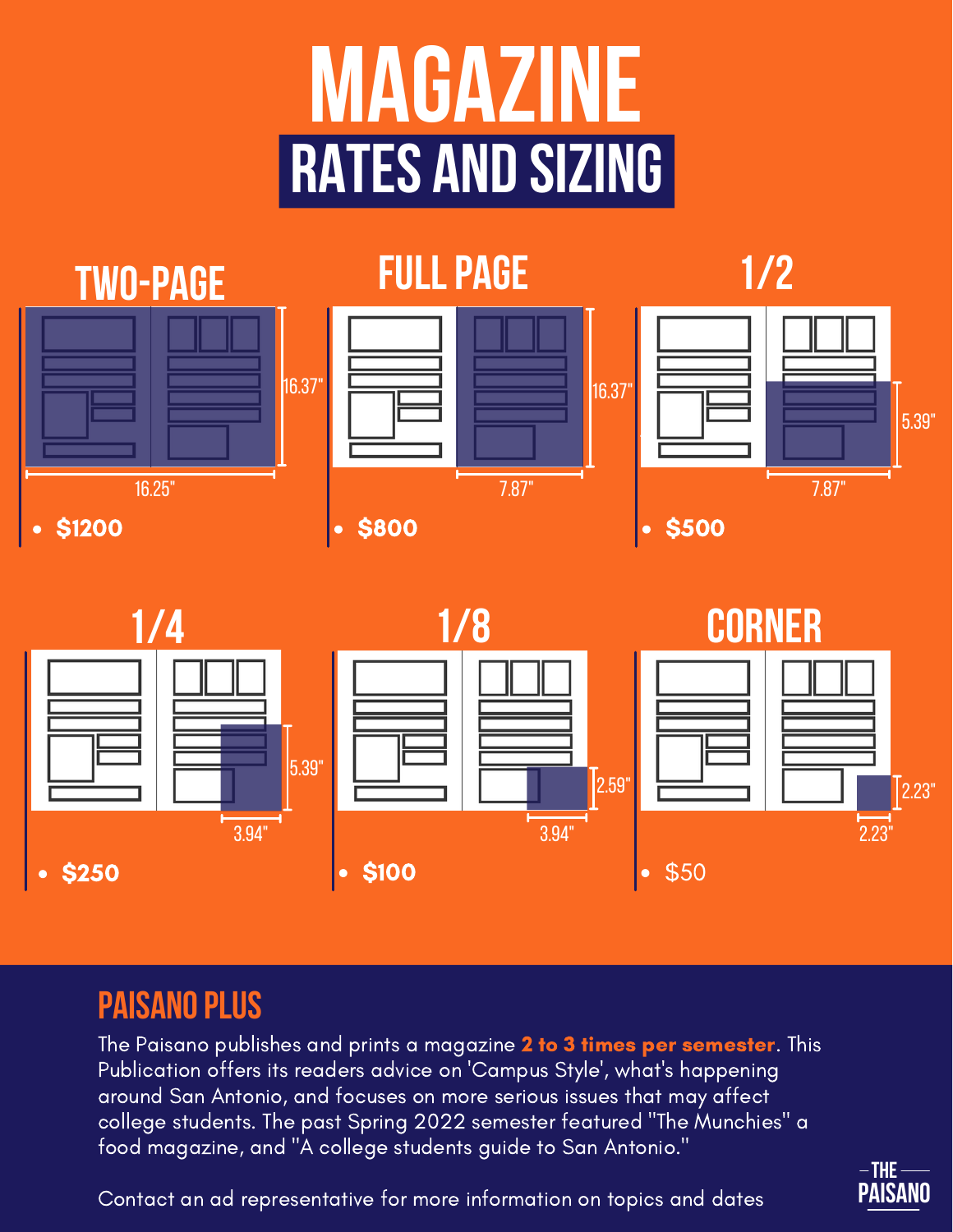### **Publication Dates FAll**2022



## **SOCIAL MEDIA Rates and Sizing**



**Platform Bundle** \$100 per post

**SINGLE PLATFORM** \$40 per post